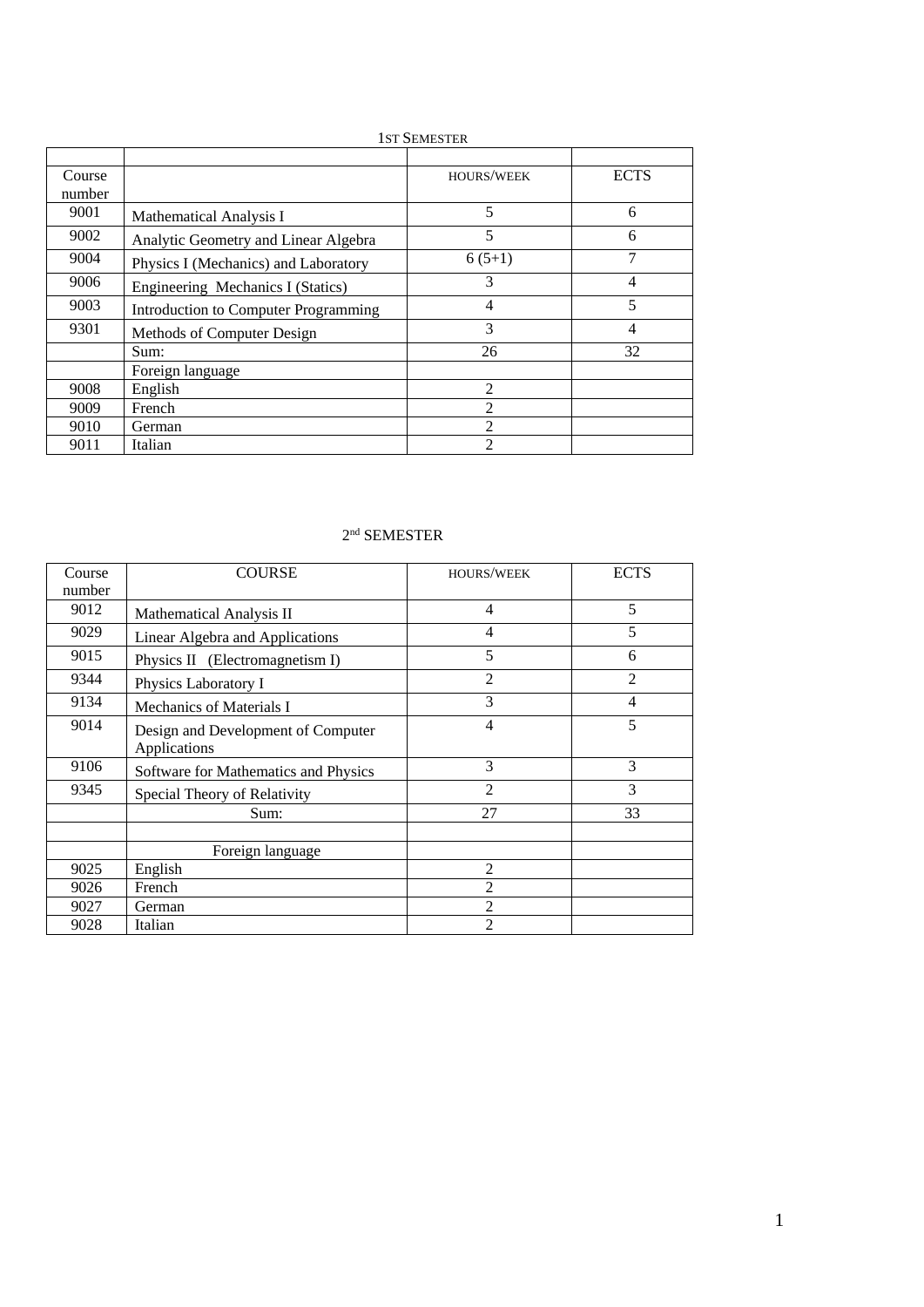#### rd SEMESTER

| Course | <b>COURSE</b>                                                        | <b>HOURS/WEEK</b> | <b>ECTS</b>    |
|--------|----------------------------------------------------------------------|-------------------|----------------|
| number |                                                                      |                   |                |
| 9030   | Mathematical Analysis III                                            | 4                 | 5              |
| 9013   | <b>Ordinary Differential Equations</b>                               | $\overline{4}$    | 5              |
| 9041   | Numerical Analysis I and Laboratory                                  | $6(5+1)$          | 7              |
| 9033   | Physics<br>III (Oscillations-Waves)<br>and<br>Laboratory             | $5(4+1)$          | 6              |
| 9092   | Thermodynamics                                                       | 3                 | $\overline{4}$ |
| 9302   | Mechanics of Materials II (Strength of<br>Materials)                 | 3                 | 4              |
|        | Electives. Students have to choose one course<br>from the following: |                   |                |
| 9007   | Introduction to Philosophy                                           | $\overline{2}$    | 3              |
| 9019   | History of Economic Thought                                          | $\overline{2}$    | 3              |
| 9018   | Introduction to the History of Science and<br>Technology             | $\mathfrak{D}$    | 3              |
|        | Sum:                                                                 | 27                | 34             |
|        | Foreign language                                                     |                   |                |
| 9037   | English                                                              | $\overline{2}$    |                |
| 9038   | French                                                               | $\overline{2}$    |                |
| 9039   | German                                                               | $\overline{2}$    |                |
| 9040   | Italian                                                              | $\overline{2}$    |                |

#### th SEMESTER

| Course | <b>COURSE</b>                                                     | <b>HOURS/WEEK</b> | <b>ECTS</b>    |
|--------|-------------------------------------------------------------------|-------------------|----------------|
| number |                                                                   |                   |                |
| 9042   | Complex Analysis                                                  | $\overline{4}$    | 5              |
| 9346   | Introduction to Partial Differential Equations                    | $\overline{4}$    | 5              |
| 9347   | <b>Applied Statistics</b>                                         | $\overline{4}$    | 5              |
| 9045   | Physics IV (Quantum Mechanics I)                                  | $\overline{4}$    | 5              |
| 9135   | Engineering Mechanics IV (Dynamics)                               | $\overline{4}$    | 5              |
| 9348   | Computer programming with applications in<br>Engineering          | $\overline{4}$    | 5              |
|        | Electives. Students have to choose one course from the following: |                   |                |
| 9024   | Philosophy of Science                                             | $\overline{2}$    | 3              |
| 9047   | Sociology of Science                                              | $\overline{2}$    | 3              |
| 9036   | Economics I                                                       | $\overline{2}$    | 3              |
|        | (Microeconomics)                                                  |                   |                |
|        | Scientific terminology in:                                        |                   |                |
| 9049   | English                                                           | $\overline{2}$    | 2              |
| 9050   | French                                                            | $\overline{2}$    | $\overline{2}$ |
| 9051   | German                                                            | 2                 | $\overline{2}$ |
| 9052   | Italian                                                           | $\overline{2}$    | $\overline{2}$ |
|        | Sum:                                                              | 28                | 32(33)         |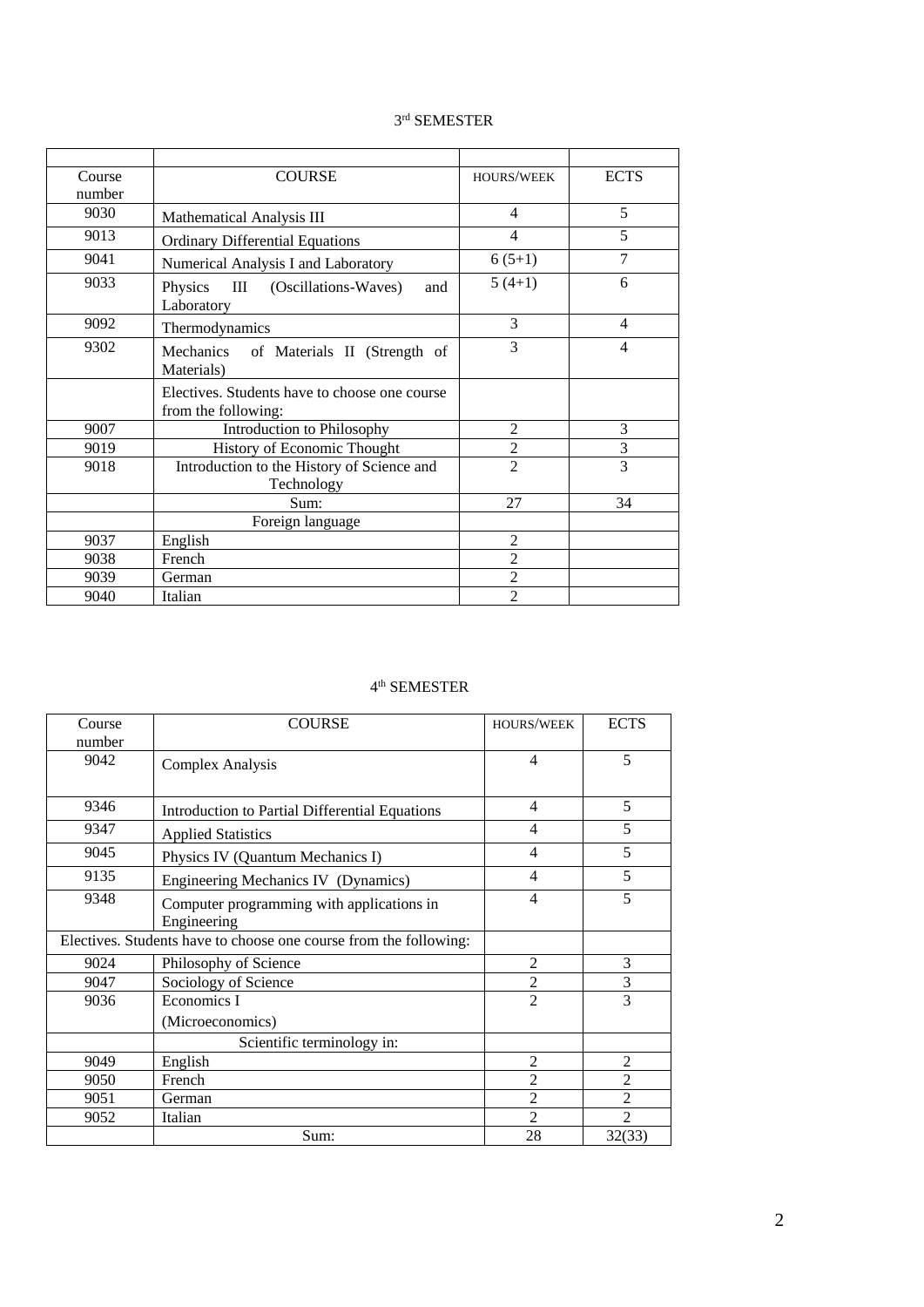# APPLIED MATHEMATICS 5<sup>th</sup> SEMESTER

| Course<br>number | COURSE                                                              | <b>HOURS/WEEK</b> | <b>ECTS</b> |
|------------------|---------------------------------------------------------------------|-------------------|-------------|
|                  | <b>COMPULSORY</b>                                                   |                   |             |
| 9032             | Probability                                                         | 4                 | 5           |
| 9058             | Algebra and Applications                                            | 4                 | 6           |
|                  | Electives. Students have to choose five courses from the following: |                   |             |
| 9080             | <b>Dynamical Systems</b>                                            | 4                 | 5           |
| 9060             | Set Theory                                                          | 4                 | 5           |
| 9303             | <b>Computer Data Analysis</b>                                       | 4                 | 5           |
| 9305             | Numerical Linear Algebra                                            | 4                 | 5           |
| 9059             | <b>Information Theory and Coding</b>                                | 4                 | 5           |
| 9304             | Fundamental concepts of computer science                            | 4                 | 5           |
| 9057             | <b>Discrete Mathematics</b>                                         | 4                 | 5           |
| 9056             | <b>Continuum Mechanics</b>                                          | $\overline{4}$    | 5           |
| 9062             | <b>Analytical Mechanics</b>                                         | 4                 | 5           |
| 9172             | Principles of Teaching                                              | 4                 | 5           |
| <b>OPTIONAL</b>  |                                                                     |                   |             |
| 9219             | Technology and its History                                          | 3                 | 4           |
|                  | Sum:                                                                | 28                | 36          |

#### APPLIED MATHEMATICS 6<sup>h</sup> SEMESTER

| Course | <b>COURSE</b>                                                       | <b>HOURS/WEEK</b> | <b>ECTS</b>    |
|--------|---------------------------------------------------------------------|-------------------|----------------|
| number |                                                                     |                   |                |
|        | <b>COMPULSORY</b>                                                   |                   |                |
| 9053   | Real Analysis                                                       | 4                 | 6              |
| 9349   | <b>Mathematical Statistics</b>                                      | 4                 | 6              |
|        | Electives. Students have to choose four courses from the following: |                   |                |
| 9151   | Optimization                                                        | 4                 | 5              |
| 9230   | Algebra II and Applications                                         | 4                 | 5              |
| 9350   | Partial Differential Equations II                                   | 4                 | 5              |
| 9084   | Matrix Analysis and Applications                                    | 4                 | 5              |
| 9112   | <b>Stochastic Processes</b>                                         | 4                 | 5              |
| 9214   | Data Structures                                                     | 3                 | $\overline{4}$ |
| 9085   | <b>Automata and Formal Grammars</b>                                 | 4                 | 5              |
| 9086   | Theory of Elasticity                                                | 3                 | 4              |
| 9176   | Fluid mechanics                                                     | 3                 | 4              |
| 9137   | <b>Structural Mechanics</b>                                         | 4                 | 5              |
| 9157   | Principles of Teaching Methodology - Teaching                       | 3                 | 4              |
|        | <b>Methods of Mathematics</b>                                       |                   |                |
| 9048   | Economics II                                                        | 3                 | 4              |
|        | (Macroeconomics)                                                    |                   |                |
|        | Sum                                                                 | 24                | 32(30)         |

# APPLIED MATHEMATICS 7<sup>th</sup> SEMESTER

| Course | COURSE     | <b>HOURS/WEEK</b> | ECTS |
|--------|------------|-------------------|------|
| number |            |                   |      |
|        | COMPULSORY |                   |      |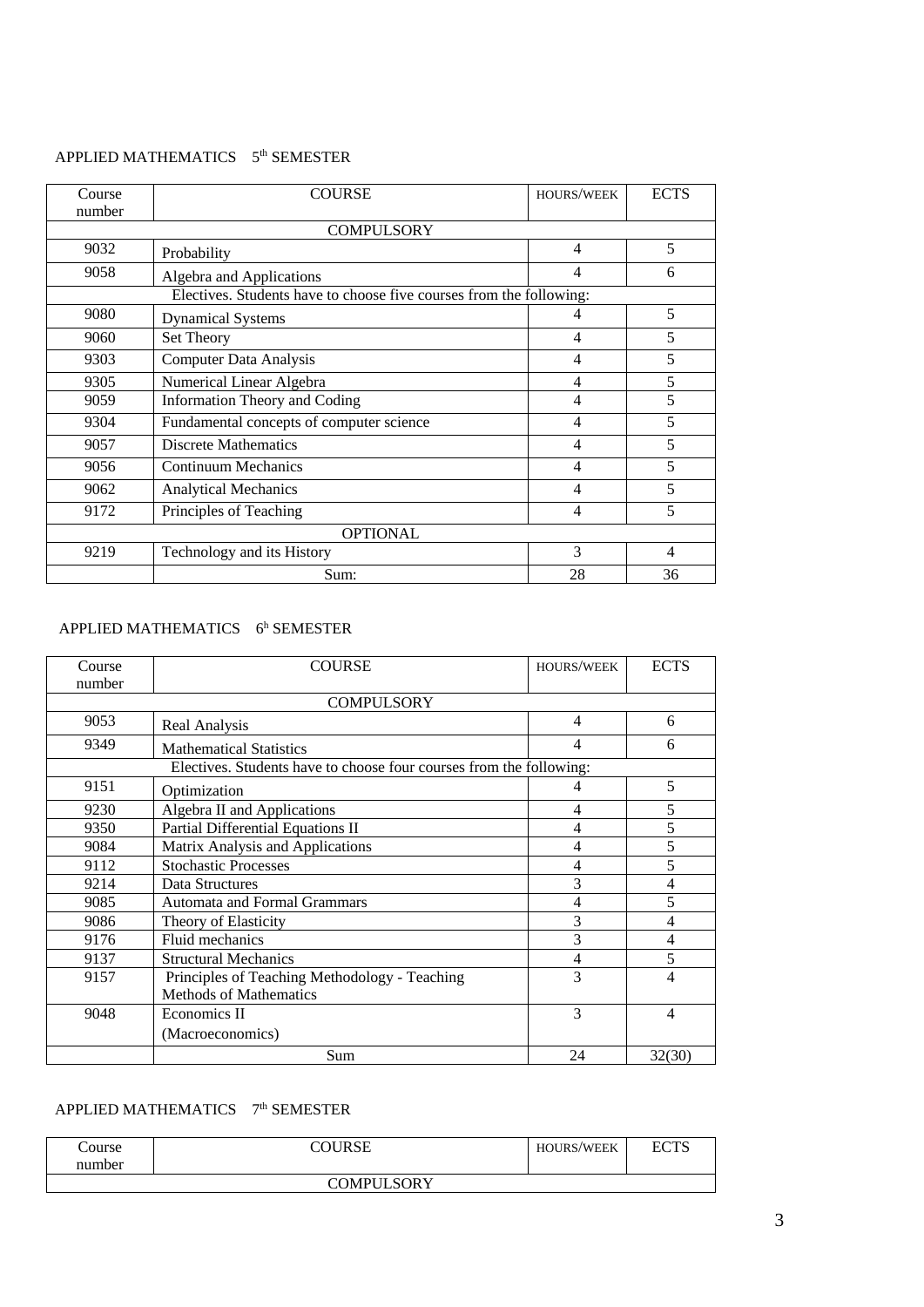| 9054 | Numerical Analysis II and Laboratory                                | 4              | 6      |
|------|---------------------------------------------------------------------|----------------|--------|
| 9078 | <b>Functional Analysis I</b>                                        | 4              | 6      |
|      | Electives. Students have to choose four courses from the following: |                |        |
| 9081 | <b>Financial Mathematics</b>                                        | 4              | 5      |
| 9173 | Measure Theory and Integration                                      | 4              | 5      |
| 9120 | <b>Introduction to Operational Research</b>                         | 4              | 5      |
| 9114 | <b>Regression Analysis</b>                                          | 4              | 5      |
| 9082 | Probability Theory                                                  | 4              | 5      |
| 9116 | Algorithms and Complexity                                           | 4              | 5      |
| 9144 | <b>Integral Equations and Applications</b>                          | 4              | 5      |
| 9061 | Experimental mechanics of materials, Fracture                       | 3              | 4      |
|      | mechanics and laboratory                                            |                |        |
| 9088 | Introduction to Inelasticity                                        | 3              | 4      |
| 9306 | Wave propagation in materials                                       | 3              | 4      |
| 9307 | Introduction to Bioengineering                                      | 3              | 4      |
| 9308 | <b>System Dynamics and Oscillations</b>                             | 3              | 4      |
| 9309 | Data Bases                                                          | 4              | 5      |
| 9136 | Philosophy of Mathematics                                           | $\overline{2}$ | 3      |
| 9351 | Sampling                                                            | 4              | 5      |
| 9310 | Economics III                                                       | 4              | 5      |
|      | (Applied Economics)                                                 |                |        |
|      | Sum:                                                                | 24             | 32(30) |

# APPLIED MATHEMATICS 8<sup>th</sup> SEMESTER

| <b>COURSE</b> | <b>COURSE</b>                                                              | <b>HOURS/WEEK</b>        | <b>ECTS</b>    |
|---------------|----------------------------------------------------------------------------|--------------------------|----------------|
| <b>NUMBER</b> | <b>COMPULSORY</b>                                                          |                          |                |
| 9146          | Differential Geometry of Curves and Surfaces                               | $\overline{4}$           | 6              |
|               | Electives. Students have to choose five courses from the following:        |                          |                |
| 9148          | <b>Mathematical Modeling I</b>                                             | $\overline{4}$           | 5              |
| 9119          | <b>Mathematical Financial Theory</b>                                       | 4                        | 5              |
| 9140          | <b>Functional Analysis II</b>                                              | 4                        | 5              |
| 9147          | <b>Operator Theory</b>                                                     | $\overline{4}$           | 5              |
| 9111          | <b>Optimal Control</b>                                                     | $\overline{\mathcal{L}}$ | 5              |
| 9181          | Numerical Methods for Partial Differential Equations                       | $\overline{4}$           | 5              |
| 9142          | <b>Linear Models and Designs</b>                                           | $\overline{\mathcal{L}}$ | 5              |
| 9145          | <b>Time Series Analysis</b>                                                | 4                        | 5              |
| 9352          | Econometrics                                                               | $\overline{4}$           | 5              |
| 9353          | Reliability                                                                | $\overline{\mathcal{L}}$ | $\overline{5}$ |
| 9118          | <b>Graph Theory</b>                                                        | $\overline{\mathbf{4}}$  | 5              |
| 9184          | <b>Algorithmic Geometry</b>                                                | $\overline{\mathcal{L}}$ | 5              |
| 9083          | Mathematical Logic                                                         | 4                        | 5              |
| 9117          | Computational Mechanics I                                                  | $\overline{4}$           | 5              |
| 9186          | Mechanics of Coupled Fields                                                | $\overline{3}$           | $\overline{4}$ |
| 9189          | Experimental mechanics of materials - Fracture mechanics and<br>laboratory | $\overline{3}$           | 4              |
| 9222          | Mathematical Simulation in Mechanics                                       | 4                        | 5              |
| 9354          | Biomechanics of the musculoskeletal system                                 | $\overline{3}$           | $\overline{4}$ |
| 9355          | Complex Analysis II                                                        | $\overline{4}$           | 5              |
| 9141          | Models of Computation                                                      | 3                        | $\overline{4}$ |
| 9149          | Special Topics in Discrete Mathematics                                     | $\overline{4}$           | 5              |
| 9????         | Number Theory                                                              | $\overline{\mathcal{L}}$ | 5              |
| 9????         | Topics in Algebra and Geometry                                             | 3                        | $\overline{4}$ |
| 9143          | Applications of Logic in Computer Science                                  | $\overline{4}$           | 5              |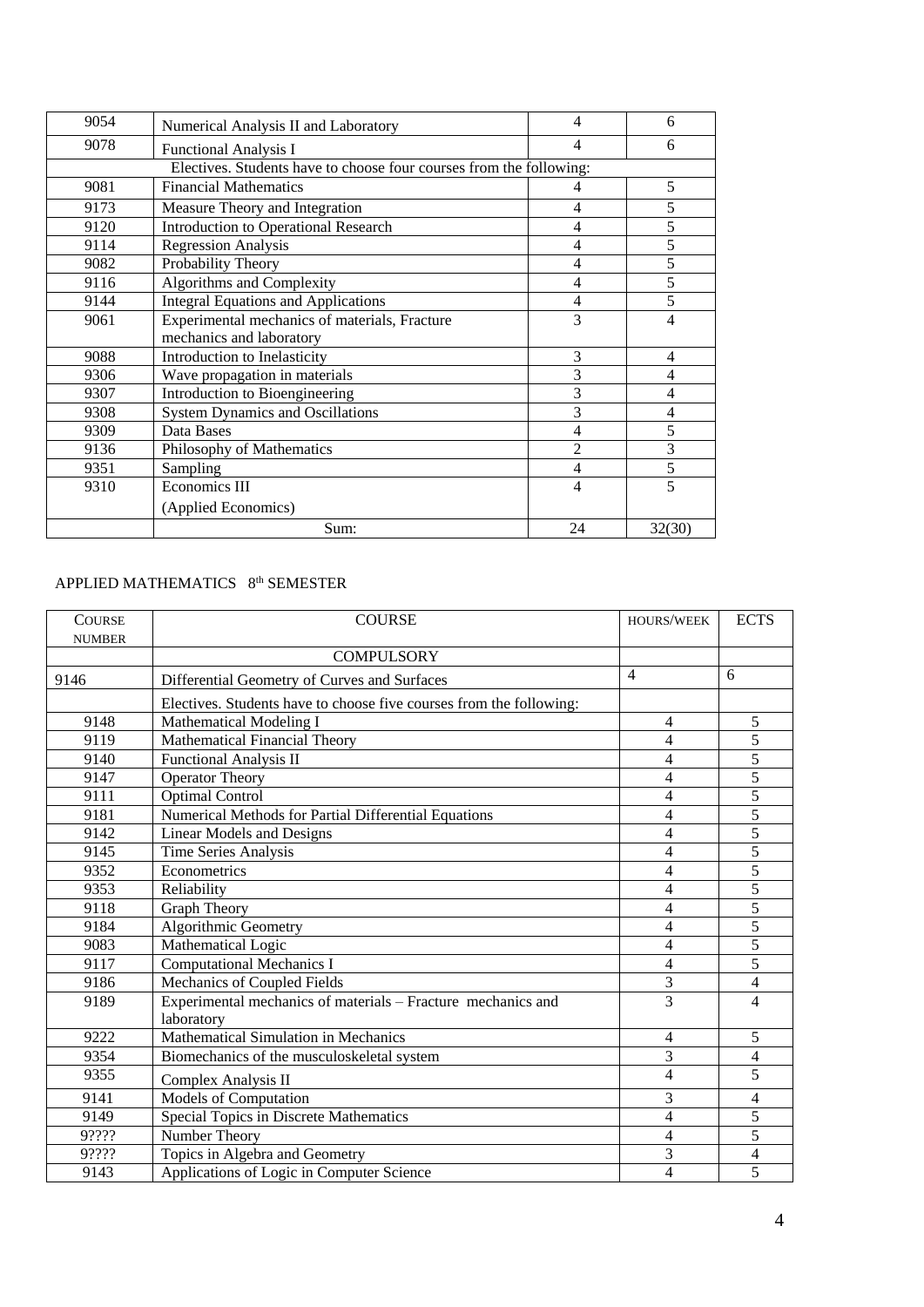| 9215 | New Technologies in Education                       |    |  |
|------|-----------------------------------------------------|----|--|
| 9356 | History of Physics in the $19th$ and $20th$ Century |    |  |
| 9357 | Economics IV                                        |    |  |
|      | (Economics of Technology)                           |    |  |
| 9228 | <b>Environment and Development</b>                  |    |  |
|      | Sum:                                                | 24 |  |

### APPLIED MATHEMATICS 9<sup>th</sup> SEMESTER

| Course | <b>COURSE</b>                                                       | HOURS/WEEK     | <b>ECTS</b>    |
|--------|---------------------------------------------------------------------|----------------|----------------|
| number |                                                                     |                |                |
|        | Electives. Students have to choose four courses from the following: |                |                |
| 9183   | Stochastic Differential Equations and Applications                  | 4              | 5              |
| 9138   | Design and Analysis of Control Systems                              | $\overline{4}$ | 5              |
| 9175   | Non linear Analysis                                                 | $\overline{4}$ | 5              |
| 9312   | <b>Topology and Applications</b>                                    | $\overline{4}$ | 5              |
| 9224   | Special Topics in Analysis                                          | $\overline{4}$ | $\overline{5}$ |
| 9313   | Special Topics in Algebra                                           | 4              | $\overline{5}$ |
| 9177   | Reliability and Survival Models                                     | $\overline{4}$ | $\overline{5}$ |
| 9314   | <b>Computational Methods in Statistics</b>                          | $\overline{4}$ | 5              |
| 9315   | <b>Statistical Quality Control</b>                                  | $\overline{4}$ | 5              |
| 9316   | <b>Statistical Analysis and Data Acquisition</b>                    | $\overline{4}$ | 5              |
| 9115   | <b>Communication Networks</b>                                       | 4              | 5              |
| 9131   | <b>Internet Technologies</b>                                        | 4              | $\overline{5}$ |
| 9178   | Cryptography and Complexity                                         | $\overline{4}$ | $\overline{5}$ |
| 9180   | Mechanics of seismic phenomena                                      | $\mathfrak{Z}$ | $\overline{4}$ |
| 9185   | <b>Advanced Dynamics</b>                                            | $\overline{4}$ | $\overline{4}$ |
| 9187   | Discs, Shells, Plates                                               | $\overline{4}$ | $\overline{4}$ |
| 9152   | <b>Computational Mechanics II</b>                                   | $\overline{4}$ | $\overline{4}$ |
| 9188   | Special Chapters in Computational Mechanics                         | $\overline{4}$ | $\overline{4}$ |
| 9153   | <b>Composite Materials</b>                                          | $\overline{4}$ | $\overline{4}$ |
| 9317   | <b>Computational Fluid Mechanics</b>                                | 3              | $\overline{4}$ |
| 9318   | Mathematical modeling (simulation) in Biomechanics                  | $\mathfrak{Z}$ | $\overline{4}$ |
| 9319   | Harmonic Analysis                                                   | $\overline{4}$ | $\overline{5}$ |
| 9320   | Economics V                                                         | $\overline{4}$ | 5              |
|        | (Business Economics & Entrepreneurship)                             |                |                |
| 9193   | Law                                                                 | 4              | 5              |
| 9194   | <b>History of Mathematics</b>                                       | $\overline{4}$ | 5              |
| 9321   | <b>Environmental Policy</b>                                         | $\overline{4}$ | 5              |
| 9322   | Project                                                             | 3              | $\overline{5}$ |
|        | <b>OPTIONAL</b>                                                     |                |                |
| 9538   | <b>Practical Training</b>                                           |                | 5              |
|        | Sum:                                                                | 16             | 20(18)         |

#### APPLIED PHYSICS 5<sup>th</sup> SEMESTER

| Course | <b>COURSE</b>               | <b>HOURS/WEEK</b> | <b>ECTS</b> |
|--------|-----------------------------|-------------------|-------------|
| number |                             |                   |             |
|        | <b>COMPULSORY</b>           |                   |             |
| 9093   | Electromagnetic Theory II   |                   |             |
| 9077   | <b>Quantum Mechanics II</b> |                   | n           |
| 9123   | <b>Statistical Physics</b>  |                   |             |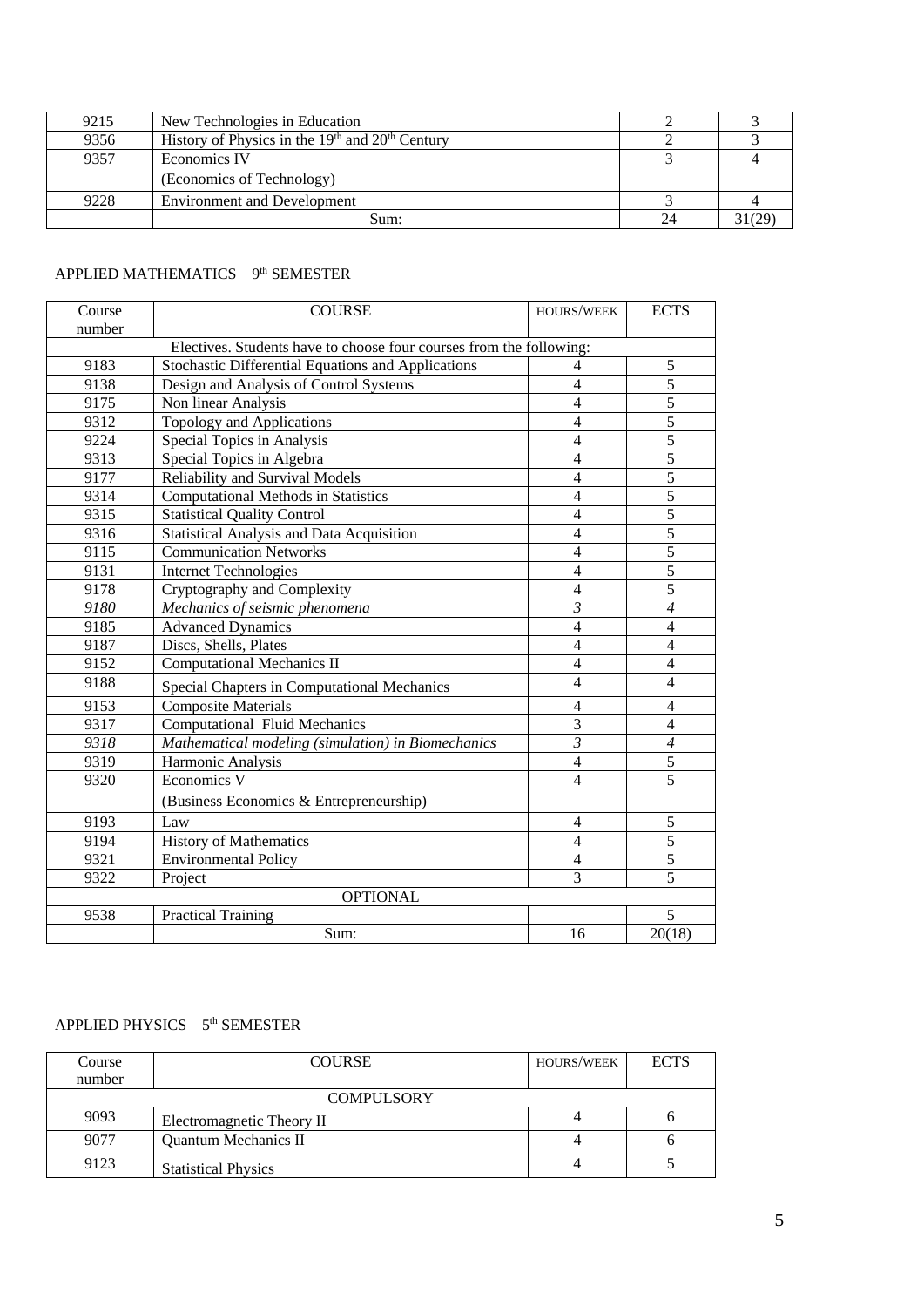| 9095                     | <b>Optics and Laboratory</b>  |    |    |
|--------------------------|-------------------------------|----|----|
| 9323                     | Modern Physics laboratory     |    |    |
| 9075                     | General Chemistry             |    |    |
|                          | Sum:                          | 22 | 30 |
| Elective (extra course). |                               |    |    |
| 9174                     | <b>Educational Principles</b> |    |    |
| <b>OPTIONAL</b>          |                               |    |    |
| 9226                     | Technology and its History    |    |    |

#### APPLIED PHYSICS 6<sup>th</sup> SEMESTER

| Course                                                             | COURSE                                                | <b>HOURS/WEE</b> | <b>ECTS</b>    |
|--------------------------------------------------------------------|-------------------------------------------------------|------------------|----------------|
| number                                                             |                                                       | K                |                |
|                                                                    | <b>COMPULSORY</b>                                     |                  |                |
| 9206                                                               | <b>Fluid Mechanics</b>                                | $\overline{4}$   | 5              |
| 9094                                                               | Atomic and Molecular Physics and Laboratory           | $\overline{4}$   | 5              |
| 9074                                                               | Condensed Matter Physics and Laboratory               | $\overline{4}$   | 5              |
| 9161                                                               | Physics and Technology of lasers and Laboratory       | $\overline{4}$   | 5              |
| Electives. Students have to choose two courses from the following: |                                                       |                  |                |
| 9097                                                               | Group theory in Physics (Symmetries in Physics)       | $\overline{4}$   | 5              |
| 9167                                                               | Signal Analysis                                       | $\overline{4}$   | 5              |
| 9102                                                               | Theory of Elasticity                                  | 3                | 4              |
| 9165                                                               | <b>Biophysics</b>                                     | $\overline{4}$   | 5              |
| 9171                                                               | Principles of Teaching Methodology - Teaching Methods | 3                | 4              |
|                                                                    | of Physics                                            |                  |                |
| 9048                                                               | Economics II                                          | 3                | $\overline{4}$ |
|                                                                    | (Macroeconomics)                                      |                  |                |
|                                                                    | Sum:                                                  | 23(24)           | 29(30)         |

# APPLIED PHYSICS 7<sup>th</sup> SEMESTER

| Course | <b>COURSE</b>                                                        | <b>HOURS/WEEK</b> | <b>ECTS</b> |
|--------|----------------------------------------------------------------------|-------------------|-------------|
| number |                                                                      |                   |             |
|        | <b>COMPULSORY</b>                                                    |                   |             |
| 9324   | Nuclear Physics and Laboratory                                       | 4                 | 6           |
| 9325   | <b>Elementary Particles and Laboratory</b>                           | 4                 | 6           |
| 9326   | <b>Materials Science</b>                                             |                   | 5           |
|        |                                                                      |                   |             |
|        | Electives. Students have to choose three courses from the following: |                   |             |
| 9068   | <b>Computational Physics I</b>                                       | 4                 | 5           |
| 9160   | Detecting and Accelerating Systems                                   | $\overline{4}$    | 5           |
| 9133   | Optoelectronics                                                      | 4                 | 5           |
| 9110   | Dielectric, Optical and Magnetic Properties of Materials             | 4                 | 5           |
| 9327   | Mechanics of continuous Media                                        | 3                 | 4           |
| 9328   | Introduction to Inelasticity                                         | 3                 | 4           |
| 9329   | Wave propagation in Materials                                        | 3                 | 4           |
| 9330   | Introduction to Bioengineering                                       | 3                 | 4           |
| 9331   | <b>System Dynamics and Oscillations</b>                              | 3                 | 4           |
| 9332   | <b>Integral Equations and Applications</b>                           | 4                 | 5           |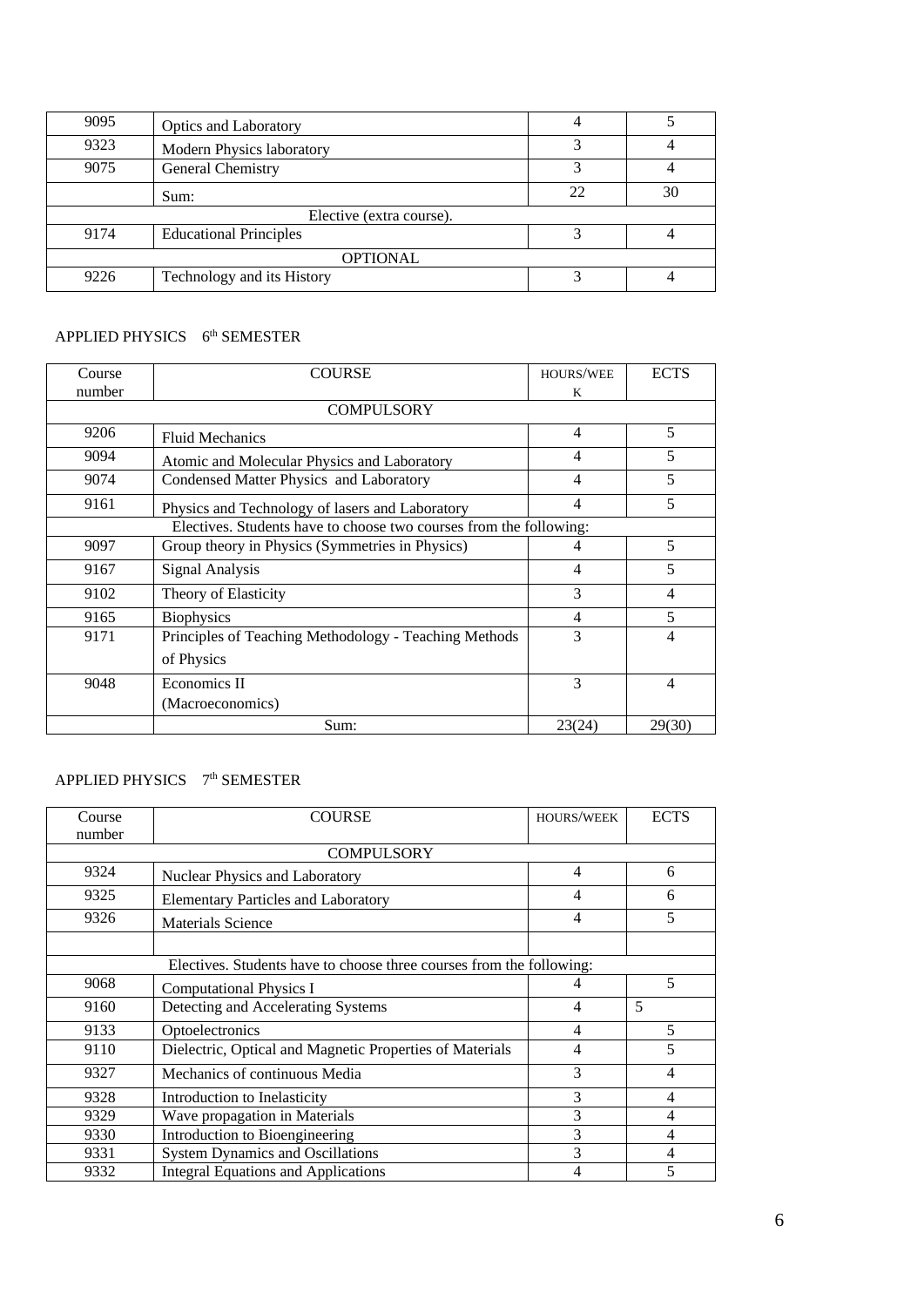| 9072 | <b>Analytical Mechanics</b> |        |       |
|------|-----------------------------|--------|-------|
| 9071 | Philosophy of Physics       |        |       |
| 9333 | Economics III               |        |       |
|      | (Applied Economics)         |        |       |
|      | Sum:                        | 23(24) | 31(32 |

#### APPLIED PHYSICS 8<sup>th</sup> SEMESTER

| <b>COURSE</b><br><b>NUMBER</b> | <b>COURSE</b>                                                       | HOURS/WEEK     | <b>ECTS</b>    |
|--------------------------------|---------------------------------------------------------------------|----------------|----------------|
|                                | <b>COMPULSORY</b>                                                   |                |                |
| 9109                           | Electronics and laboratory I                                        | 4              | 5              |
|                                | Electives. Students have to choose five courses from the following: |                |                |
| 9195                           | <b>Elementary Particles II</b>                                      | 4              | 5              |
| 9358                           | General Theory of Relativity- Cosmology                             | 4              | 5              |
| 9203                           | <b>Computational Physics II</b>                                     | 4              | 5              |
| 9159                           | <b>Nuclear Physics and Applications</b>                             | 4              | 5              |
| 9125                           | Applications of Ionizing Radiation in Medicine and Biology          | 4              | 5              |
| 9166                           | Physics of Electronic Devices                                       | 4              | 5              |
| 9101                           | Principles of Microwave Transmission and Optical Signals            | 4              | 5              |
| 9162                           | Polymers and Composite Materials                                    | 4              | 5              |
| 9129                           | <b>Computational Mechanics I</b>                                    | 4              | 5              |
| 9208                           | Mechanics of Coupled Fields                                         | 3              | $\overline{4}$ |
| 9158                           | Physics Seminar                                                     | 4              | 5              |
| 9099                           | Characterization methods of materials                               | 4              | 5              |
| 9202                           | Introduction to Medical Imaging                                     | 4              | 5              |
| 9137                           | <b>Structural Mechanics</b>                                         | 4              | 5              |
| 9359                           | Biomechanics of the musculoskeletal system                          | 3              | $\overline{4}$ |
| 9070                           | Experimental Mechanics of Materials - Fracture Mechanics and        |                | 4              |
|                                | Laboratory                                                          |                |                |
| 9217                           | New Technologies in Education                                       | 3              | $\overline{4}$ |
| 9360                           | Economics IV                                                        | $\overline{2}$ | 3              |
|                                | (Economics of Technology)                                           |                |                |
| 9170                           | History of 19 <sup>th</sup> and 20 <sup>th</sup> Century Physics    | $\overline{2}$ | 3              |
| 9229                           | <b>Environment and Development</b>                                  | 3              | $\overline{4}$ |
|                                | Sum:                                                                | 24             | 30             |

# APPLIED PHYSICS 9<sup>th</sup> SEMESTER

| Course                                                              | <b>COURSE</b>                                | HOURS/WEE | <b>ECTS</b> |
|---------------------------------------------------------------------|----------------------------------------------|-----------|-------------|
| number                                                              |                                              | K         |             |
|                                                                     | <b>COMPULSORY</b>                            |           |             |
| 9334                                                                | Electronics and Laboratory II                | 4         |             |
| 9335                                                                | Electromagnetic Fields                       | 4         |             |
| Electives. Students have to choose four courses from the following: |                                              |           |             |
| 9163                                                                | <b>Theoretical Physics</b>                   |           |             |
| 9343                                                                | Many Body Physics                            |           |             |
| 9197                                                                | <b>Nuclear Technology</b>                    |           |             |
| 9198                                                                | Application of Lasers in Biomedicine and the | 4         |             |
|                                                                     | Environment                                  |           |             |